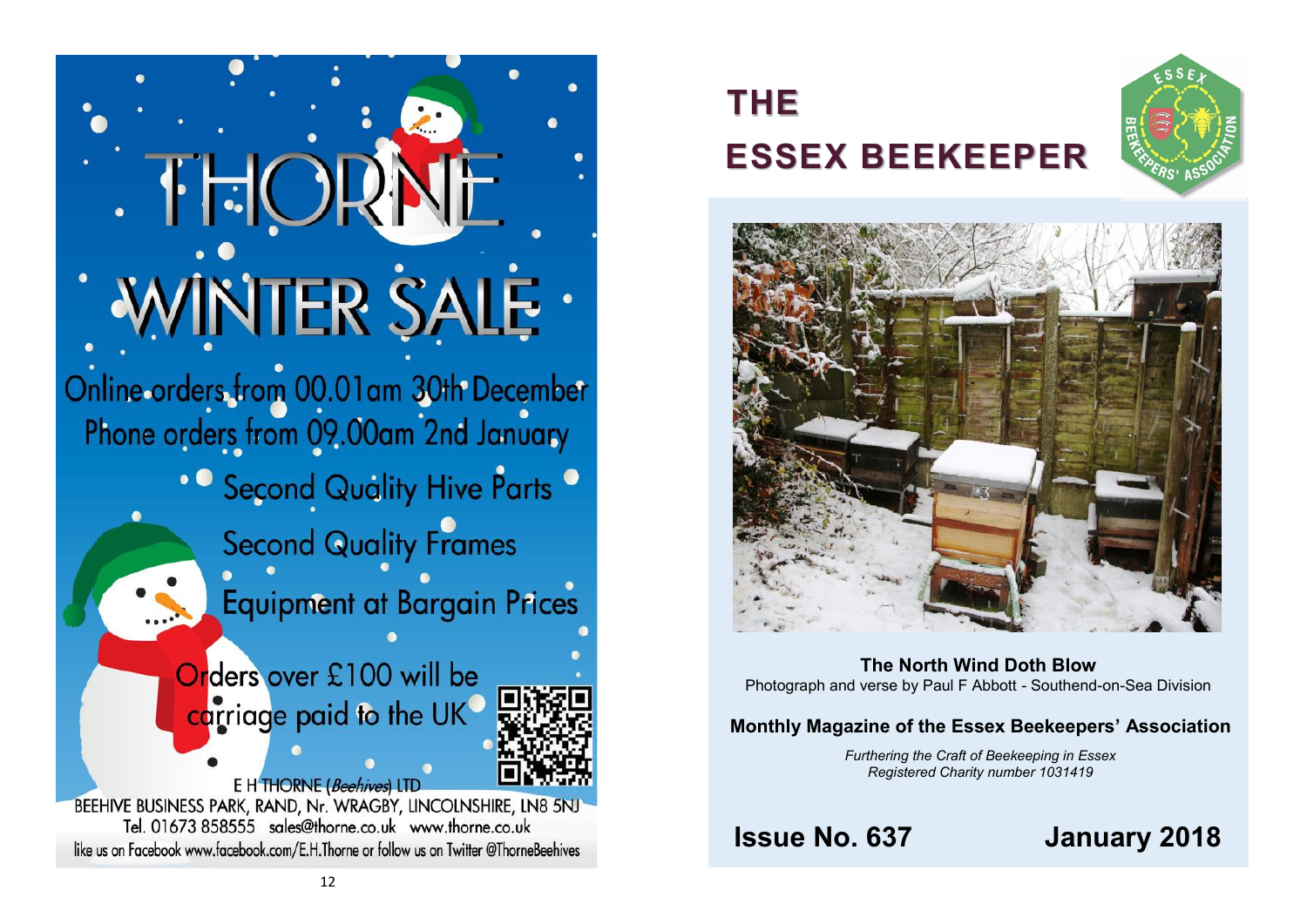## **Divisional Meetings - dates for January & February 2018**

| 4 Jan  | Thursday<br>8.00pm | Romford                  | <b>AGM</b> - Chadwick Hall, Main Road, Gidea Park RM2<br>5EL                                                                        |  |
|--------|--------------------|--------------------------|-------------------------------------------------------------------------------------------------------------------------------------|--|
| 15 Jan | Monday<br>7.30pm   | <b>Chelmsford</b>        | AGM and Presentation by Jane Moseley from Eat<br><b>Natural</b> - The Link. Rainsford Road. Chelmsford                              |  |
| 17 Jan | Wed<br>7.30pm      | Dengie 100<br>& Maldon   | <b>AGM</b> - Speaker George Clouston, Arnia.<br><b>The</b><br>Oakhouse, High street, Maldon CM9 5PR                                 |  |
| 24 Jan | Wed<br>7.30pm      | <b>Southend</b>          | <b>EGM</b> & talk by Chad Colby-Blake on late winter tasks<br>and spring preparation. WI Hall, Bellingham Lane,<br>Rayleigh SS6 7ED |  |
| 26 Jan | Friday<br>7.00pm   | <b>Saffron</b><br>Walden | <b>AGM and Annual Dinner.</b><br>Great Dunmow Day<br>Centre, Chequers Lane, Dunmow CM6 1EQ<br>More details; info@swbka.org          |  |
| 1 Feb  | Thursday<br>8.00pm | Romford                  | 'New season preparation' - Chadwick Hall, Main<br>Road. Gidea Park RM2 5EL                                                          |  |
| 8 Feb  | Thursday<br>7.30pm | <b>Saffron</b><br>Walden | 'The Asian Hornet' by Andrew Durham, Cambridge-<br>shire beekeepers - Sewards End Hall, Radwinter<br>Road CB10 2LG                  |  |
| 19 Feb | Monday<br>7.30pm   | <b>Chelmsford</b>        | 'Beekeepers Question Time' - The Link, Rainsford<br>Road, Chelmsford                                                                |  |
| 21 Feb | Wed<br>7.30pm      | Dengie 100<br>& Maldon   | 'Coping with the Swarms' - Clive de Bruyn.<br>The<br>Oakhouse, High Street, Maldon CM9 5PR                                          |  |
| 28 Feb | Wed<br>7.30pm      | <b>Southend</b>          | subject tbc. WI Hall, Bellingham Lane,<br>'Bob Smith'<br>Rayleigh SS6 7ED                                                           |  |

**The North Wind Doth Blow And we shall have snow And what will poor apis do then? Poor thing. She'll sit in a hive And keep herself warm And cluster her head under her wing Poor thing.**

*Cover photograph and verse by Paul F Abbott*

2

## *Who's who and how to contact them*

**President of EBKA** Pat Allen Hon CLM

**Trustees:**

**Chairman**: *Ian Nichols* 17 Dyers Hall Road, Leytonstone, London E11 4AD email ian@iannichols.demon.co.uk tel. 0208 558 4733 / 07980 299 638 **Secretary**: *Michael Webb* 19 Ingrebourne Gardens, Upminster, Essex RM14 1BQ email gsecebka@virginmedia.com tel. 01708 250 606 / 07712 490 511 **Treasurer**: *Tom Keeper* 24 Purbeck Road, Hornchurch RM11 1NA email t.keeper@btinternet.com tel: 07771 898 944 **Divisional Trustees:**

| <b>Braintree</b><br>Chelmsford<br>Colchester<br>Dengie Hundred & Maldon | <b>Stuart Mitson</b><br>Peter Aldridge<br><b>Tom Geddes</b><br><b>Mark Hallows</b> | stuart.mitson@btinternet.com<br>phaldridge@btinternet.com<br>tom.geddes@btinternet.com<br>trustee@dmbka.org.uk |
|-------------------------------------------------------------------------|------------------------------------------------------------------------------------|----------------------------------------------------------------------------------------------------------------|
| <b>Epping Forest</b>                                                    | Don McHale                                                                         | donaldmchale@gmail.com                                                                                         |
| Harlow                                                                  | <b>Martin Cavalier</b>                                                             | cavalier@btinternet.com                                                                                        |
| Romford                                                                 | <b>Paul Wiltshire</b>                                                              | paul.g.wiltshire@btinternet.com                                                                                |
| Saffron Walden<br>Southend                                              | Vanessa Wilkinson<br>Chad Colby-Blake                                              | vwilkinson27@hotmail.com<br>chadlyboy@blueyonder.co.uk                                                         |

#### **Divisional Contacts:**

**Braintree**: Jan French 07725 166 609 **Chelmsford**: James Curtis 07940 757 831 **Southend**: Pat Holden 01702 477 592

**Colchester**: Morag Chase 01206 522 576 **D.H. & Maldon**: Carlie Mayes 07979 862 952 **Harlow**: Nick Holmes 07730 735 752 **Epping Forest**: Robin Harman 07971 237 312 **Romford:** Pat Allen 01708 220 897 **Saffron Walden**: Vanessa Wilkinson 01799 542 337

**EBKA Education Secretary:** Jane Ridler Old Barn House, 36 Walden Road, Sewards End, Saffron Walden, Essex CB10 2LF 01799 218 023 iane.ridler@uwclub.net

| <b>EBKA Examinations Secretary:</b> Pat Allen, 8 Franks Cottages, St Mary's Lane. |                           |                       |  |  |  |
|-----------------------------------------------------------------------------------|---------------------------|-----------------------|--|--|--|
|                                                                                   | Upminster, Essex RM14 3NU |                       |  |  |  |
|                                                                                   | 01708 220 897             | pat.allen7@icloud.com |  |  |  |
| <b>The Essex Beekeeper Magazine:</b>                                              |                           |                       |  |  |  |

| Editor:                                   | Jean Smye,         |
|-------------------------------------------|--------------------|
| Advertising:                              | Jean Smye          |
| <b>Mailing Secretary: Michael Elliott</b> |                    |
| Web site:                                 | <b>Nick Holmes</b> |

email: jsmye@sky.com tel. 07731 856 361 **email:** ismye@sky.com tel. 07731 856 361 email: michaelelliott55@sky.com email: webmaster@essexbeekeepers.com

#### **Printed by Streamset, 12 Rose Way, Purdeys Industrial Estate, Rochford, Essex SS4 1LY Regional Bee Inspectors for EBKA Region:**

Epping Forest and Romford Divisions (excluding Brentwood): Diane Steele diane.steele@fera.gsi.gov.uk tel.

All other Divisions:

Keith Morgan keith.morgan@fera.gsi.gov.uk tel. 01485 520 838 or 07919 004 215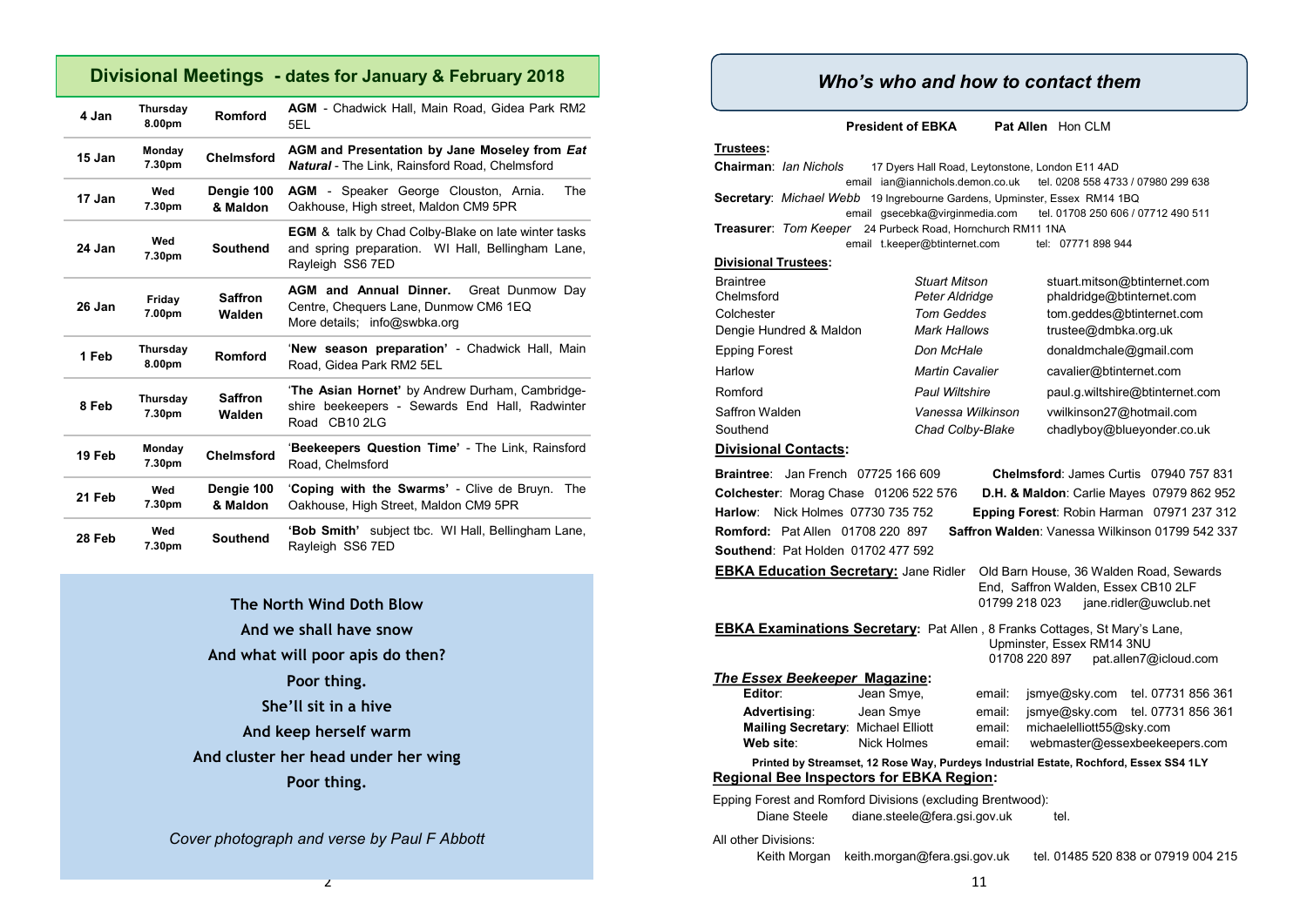deal easier than climbing ladders or chopping away branches. The combs were 2-3 feet long, so it must have been a well-established colony. After shooing away the sheep that were using the fallen tree as an adventure playground, and then assessing the situation, we realised that luckily it would be quite a straightforward rescue, just a bit fiddly and sticky.





The combs were long and had the honey stored in an arch over the narrow top edge and all down one side, the rest of the comb being empty, apart from a very little bit of sealed brood. They were quite well covered in bees.

We used a common method of dealing with these combs, which is to shake as many bees as possible off into a nearby hive, them to cut the combs to shape and fix the pieces into empty frames and put them in the hive. We had to rotate the combs through 90 degrees

to do this and hoped the bees would think a sideways home was better than no home.

Any empty comb we took home to render down and we tried hard to remove all the crushed honeycomb under the tree, as late wasps were enjoying the feast and the poor bees had enough to contend with! We gave them a very small entrance because of the wasps and they were soon fanning away, to attract stragglers. At no time did we see a queen, so just had to hope that she had survived and been shaken into the hive safely.



The bees looked very happy to have a home again

and we piled branches around the hive to keep the sheep off until we could collect it and let the estate staff deal with the remains of the fallen tree.

The hive was later taken to an isolated spot, as we had no idea what its disease status was, and will hopefully survive the winter, with a bit more TLC.

*PS. A quick look a fortnight later showed a tiny new patch of sealed worker brood - we got the queen!.*

*Judith Rowbottom (Harrogate & Ripon BKA - via eBees)*

## **DID YOU KNOW THAT . . . .**

1880 was an important year. That was the year that the EBKA was formed. At that time EBKA was a single entity within the County, just six years after the formation of the British Beekeepers. Within Essex there were individual groups of beekeepers who did very much their own thing. There was some debate as to whether EBKA wanted to accept affiliated groups into the EBKA, or even if their rules allowed it.

The question was asked "Was EBKA willing to accept other Associations within Essex and what should the affiliation fee be?" After much debate and definite bending of the rules, it was decided to accept affiliated groups. In 1918, Saffron Walden applied for affiliation and were accepted — Chelmsford followed, as did others. All transactions to be strictly cash, and EBKA were not to be responsible for the debts of the affiliated groups.

There is very little record of the various Co-ops and branches in the county at this time, for example, Braintree surfaced in 1919 and amalgamated with Wickham Bishops in 1924, reverting to Braintree (as a Division) in 1959. Ongar in 1920, but for how long? Ilford in 1921, Colchester not until 1931 and Battlesbridge was never heard of again.

There is no official record of these initial affiliations and there was nothing put before an AGM and nothing recorded in the Minutes of the 1919 AGM.

The affiliated Branches (Divisions) were still very much self-governing The benefits of membership to the Chelmsford & District branch, for example, was: advice and help and two visits a year from an expert. In addition, free disinfectants together with candy at reduced rates.

(*'Essex Beekeeper'* Editor's Note: Information from 'One Hundred Years of Honey')

**Will there be any celebrations in 2018 to commemorate these initial affiliations?** Although we do not have any members from that time (wouldn't that be amazing?), both saffron Walden and Chelmsford have long standing members, some of whom will have been involved with bees, perhaps via a family member, but not as an EBKA member for 50 years. So being unsure of those half century members (*I will look into that further*), I have given the numbers for a quarter of a century plus.

In Saffron Walden and Chelmsford, both Divisions with presently around 100 members plus - Saffron Walden has 24 beekeepers who have been members for over 25 years, with Chelmsford having 10.

Jean Smye - Editor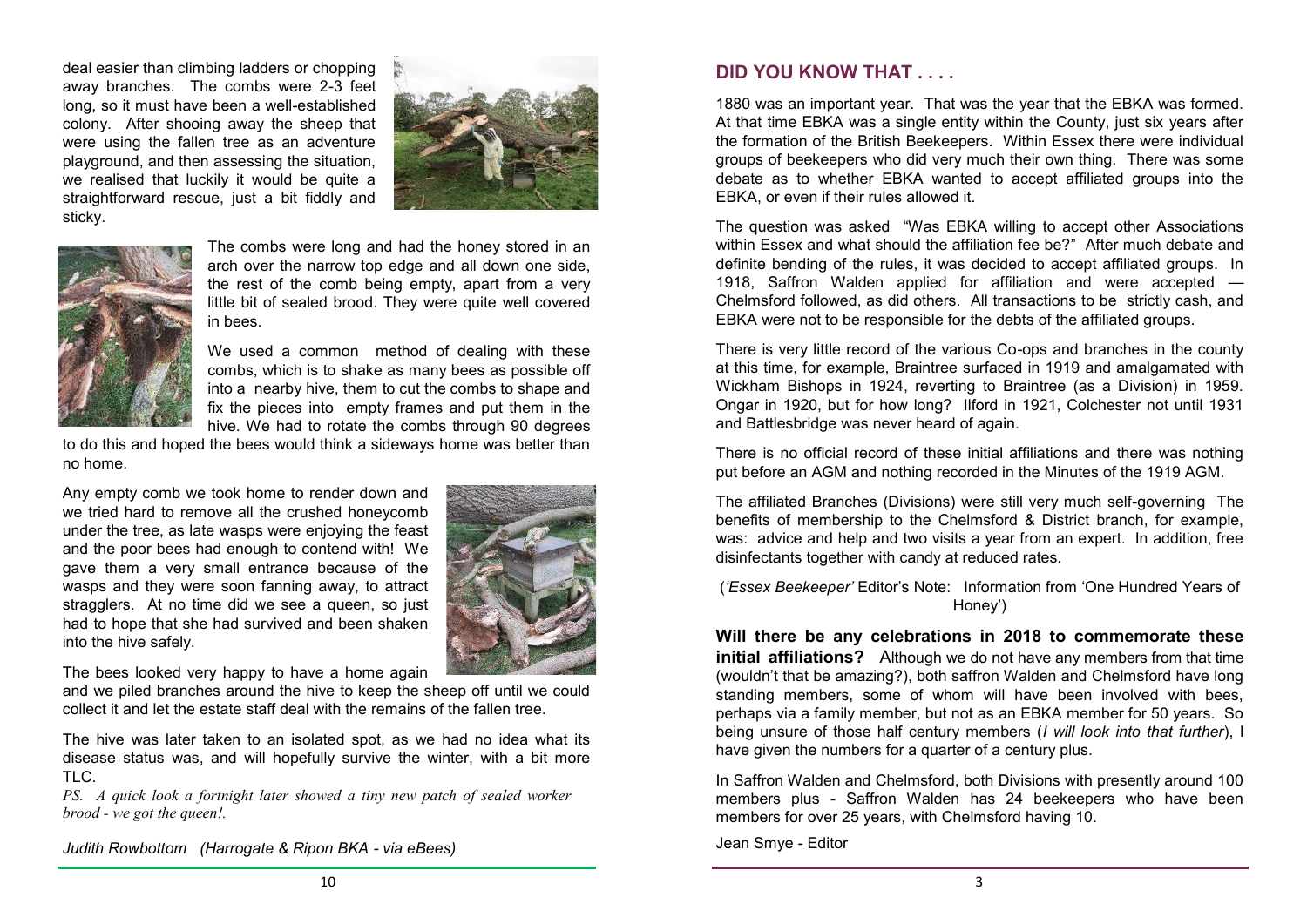

## *More Imminent than*

*you may think*

With another nest having been discovered in North Devon (and destroyed) the onslaught of these harpies is becoming more and more threatening, and also more inevitable. On September  $28<sup>th</sup>$ , a hornet was discovered in North Devon by a beekeeper who contacted the NBU, and all the Bee Inspectors in christendom went charging off to Woolacombe to track down the nest, which they did and successfully destroyed it - *but this photograph wasn't taken in North Devon.*

It was taken in Roscoff on the northern French coast on October 6th. I was actually trying to photograph bees when this creature and several other Asian hornets made their presence known to me. They were feasting on the ivy where I had taken photographs several times before. Most importantly, they were 500 metres from the cross channel ferry '*Armorique'*, which was sitting in the ferry port. I swung the camera around to try and get a picture of the ferry. You can see the port building behind the white building, but the ferry, which had its back to the camera, is obscured by the large tree.



**How long will it be before more hornets hop on the ferry?**

Declared exotic diseases under the *Animal Diseases Act 2005* are:

**Africanised bees,** 

**Acariasis tracheal mite (***Acarapis woodi*),

**Africanised honeybees,** 

**Asian honeybee (***Apis cerana*),

**Braula fly** (*Bee louse, Braula coeca*),

**Dwarf honeybee** (*Apis florae*),

**Giant honeybee (***Apis dorsata*),

**Tropilaelaps mite (***Tropilaelaps clareae*),

**Varroasis (***Varroa destructor*) and

**Varroasis (***Varroa jacobsoni*).

You can notify a suspected or confirmed notifiable disease by contacting Access Canberra on \*\* \*\* \*\* and asking for the ACT Chief Veterinary Officer. For further information on Exotic and Endemic Diseases in the ACT, refer to the *[Animal Diseases Act 2005](http://www.legislation.act.gov.au/a/2005-18/default.asp)*.

via *eBees* from the Newsletter of the Beekeepers Association of the ACT.



## **MOVING HOUSE!**

When the remains of hurricane Ophelia struck Britain in October 2017, Yorkshire got off more lightly than some parts of the country. There were some casualties though, one being a truly majestic ash tree in the farmland of Ripley Castle. One half of this behemoth had split from the trunk and crashed down in the high winds. It was hollow and rotten inside, the cause of its instability, but also the home of a feral colony of honeybees.

When we arrived we found the combs had detached completely from the tree and were lying on the ground underneath it, which made salvage a great deal easier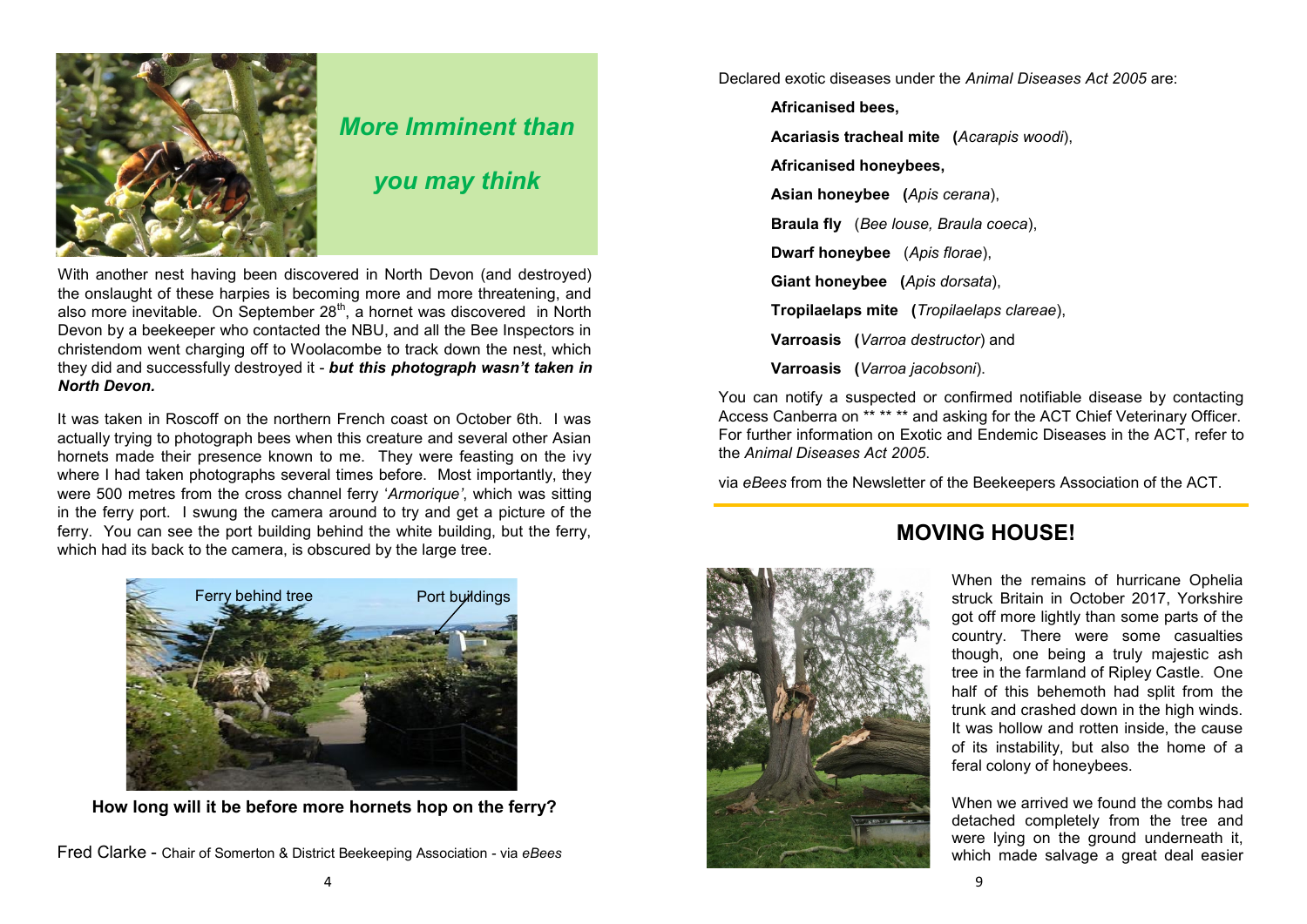*I included this article as I found it interesting and thought provoking. Do EBKA members feel that we could benefit from such a Code of Practice? Editor*



#### **Code of Practice for Beekeeping in Residential Areas of the ACT:**

The *[Code of Practice for Beekeeping in Residential Areas of the](http://www.environment.act.gov.au/__data/assets/pdf_file/0003/901983/Code-of-Practice-for-Beekeeping-in-Residential-Areas-of-the-ACT-2016.pdf)  [ACT](http://www.environment.act.gov.au/__data/assets/pdf_file/0003/901983/Code-of-Practice-for-Beekeeping-in-Residential-Areas-of-the-ACT-2016.pdf)* provides minimum standards for the management of urban beehives. Urban beekeepers are strongly encouraged to observe the Code which aims to ensure that good beekeeping practices are maintained in the ACT. The Code is a good reference point for amateur backyard beekeepers, as well as members of the public concerned about beekeeping practices in their neighbourhood. It is important to be aware that the *Animal Diseases Regulation 2006* prohibits the keeping of honeybees other than in frame hives. The regulation also prohibits a person from exposing honey or honey comb, other than in a frame hive, in a way that honeybees may have access to it as this can lead to the spread of diseases. For the same reason, a beekeeper should never feed honey to honey bees.

#### **Registration for bee hives:**

Canberra beekeepers are required to register their hives under amendments to the *Animal Diseases Act 2005*. This helps the ACT Government easily identify and contact beekeepers in the event of any possible outbreak of beerelated disease. Registration is free and valid for three years and can be done [online.](https://form.act.gov.au/smartforms/landing.htm?formCode=1224) 

Both commercial and non-commercial operators need to register, unless they have already registered in NSW*.* Registered beekeepers are also asked to adhere to the **Code of Practice for Beekeeping in Residential Areas**, maintain a record of movement or sale or disposal of beehives; and promptly notify the ACT Chief Veterinary Officer of any signs of a notifiable disease.

#### **Notifiable Diseases:**

Diseases of bees are administered under the *Animal Diseases Act 2005*. A number of bee diseases are notifiable (declared endemic and exotic diseases) under ACT legislation. This means there is a legal obligation to notify the ACT Government if you know or suspect that a hive is infected with a notifiable disease. Declared endemic diseases under the *Animal Diseases Act 2005* are: **American foulbrood** and **European foulbrood.**

## **Thoughts for the year ahead . . . . . .**

Celia Davis - *Warwickshire Beekeeper* via ebees

There are many and varied challenges that can arise in beekeeping. The one thing that no beginners' course or any other sort of course come to that, can give you is experience, although you can always use other people's, provided that it is done with caution.

Experience comes with time and colony numbers and we count it in colony years, i.e. the number of colonies multiplied by the number of years you have kept them. So, a person with 6 hives for 1 year will have the same number of colony years as someone else with 1 hive for 6 years. The idea behind this is that every colony is different, every season is different and different challenges arise every season too. However, generally speaking, the person with more hives will fare better as they will be able to compare and contrast all the time and will have more wriggle room when it comes to trying out different techniques. One hive is not really viable anyway and it is always best to have two as an absolute minimum. We all make mistakes however many years we have kept bees and I go on enthusiastically making them now, after more years and colonies than I care to think about. The important point is to learn from those mistakes, recognise where you went wrong and try to ensure that you do not make them again.

Those of you that know me know that I set great store by beekeepers understanding their bees and the thinking behind the various procedures we carry out. So, it is essential to understand what the bees are trying to do and to remember that their agenda is not necessarily the same as ours.

Put simply, a honeybee colony tries to build up in the early part of the year, reach a point where it is really strong with lots of bees and sealed brood, and then split into two (swarm). The parent colony and the swarm then have to work their socks off to get in sufficient nectar and pollen to build the colonies back up to strength again and produce sufficient honey to see them safely through the winter. Providing that the two colonies survive until the spring, this has been a success from their point of view.

Drones are another place where bees and beekeepers tend to disagree. Many beekeepers denigrate drones as wasteful of colony resources and useless individuals. From our point of view and looking at the individual colony, that may be true, they consume more food than workers in the larval stage and contribute nothing to the hive economy. But consider it from the bees' point of view. Drones carry the colony's genes and the more fit, healthy drones that are reared, travel out to the drone congregation areas and manage to mate with young queens, the more successful that colony